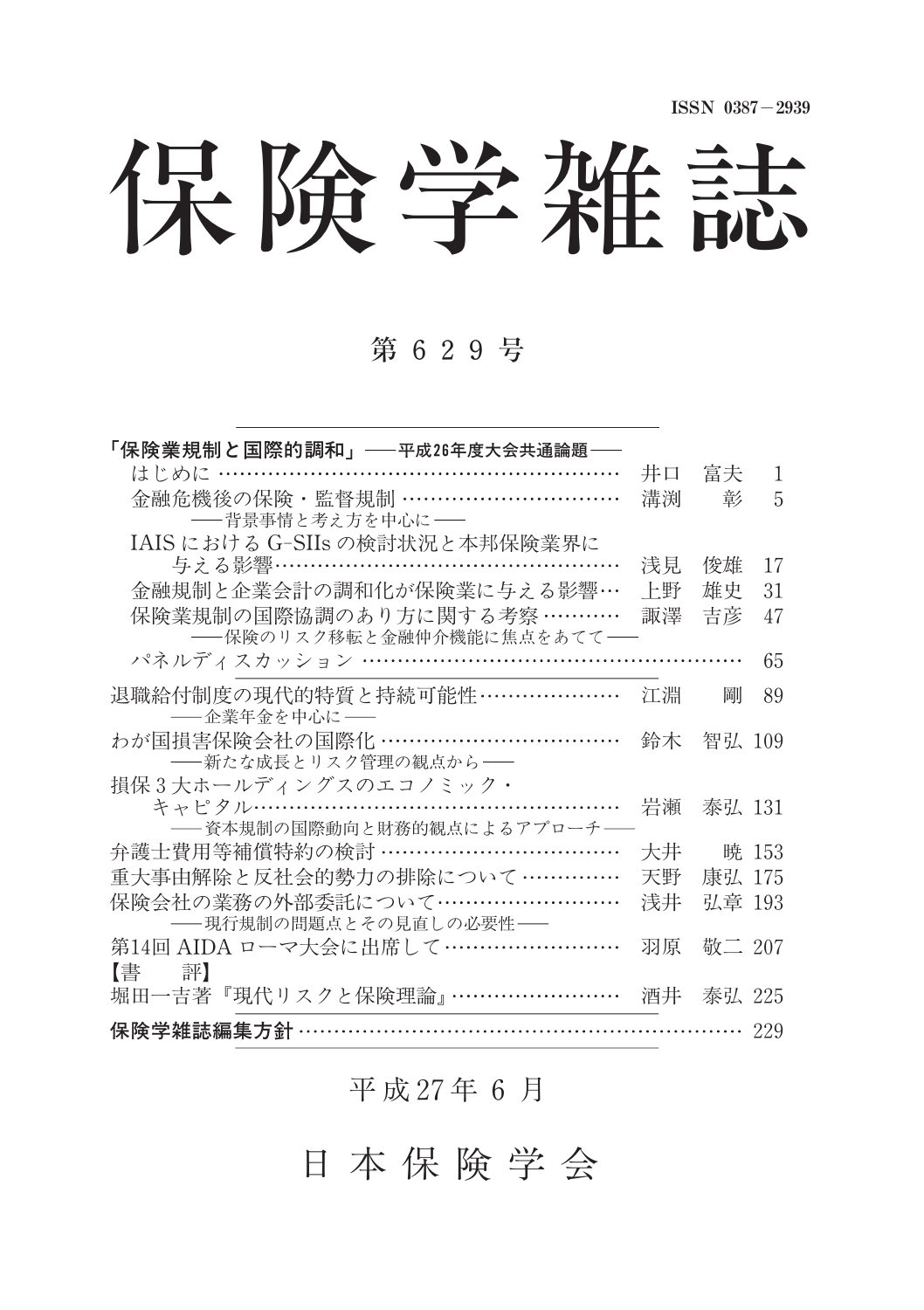——【お知らせ】—

今年度は日本保険学会創立75周年にあたるため,9月号は特別号として 刊行いたします。これに伴い9月号および12月号の発行時期を以下のとお り変更いたしますので,ご了承ください。

630号(9月号)「学会創立75周年記念特別号」として10月末発行

631号(12月号)来年1月末発行予定

632号(3月号)通常通り(来年3月末発行)

|                           | 保険学雑誌              |         |                                                                  |                                               |
|---------------------------|--------------------|---------|------------------------------------------------------------------|-----------------------------------------------|
|                           |                    | 第 629 号 |                                                                  |                                               |
| 平成27年6月30日  発行            |                    |         |                                                                  |                                               |
|                           |                    |         | 《非売品》                                                            |                                               |
| 編集兼<br>発行者<br>ক্ত101-8335 | Ħ                  | 編集委員    | 中<br>浜<br>石田成<br>河本淳<br>澤 本 百<br>潘<br>安<br>井<br>東京都千代田区神田淡路町 2-9 | 隆<br>則<br>孝<br>合<br>憲<br>阿<br>晃<br>敏<br>本保険学会 |
|                           | 公益財団法人捐害保険事業総合研究所内 |         |                                                                  |                                               |
| 発 行 所                     | Ħ                  |         |                                                                  | 本保険学会                                         |
| ক্ত101-8335               | 公益財団法人捐害保険事業総合研究所内 | 雷       | 東京都千代田区神田淡路町 2-9<br>話 $(03)3255 - 5511$<br>振替口座 00160-8-607601   |                                               |

印刷所 株式会社 松 涛 企 画 〠101-0051 東京都千代田区神田神保町2-445階